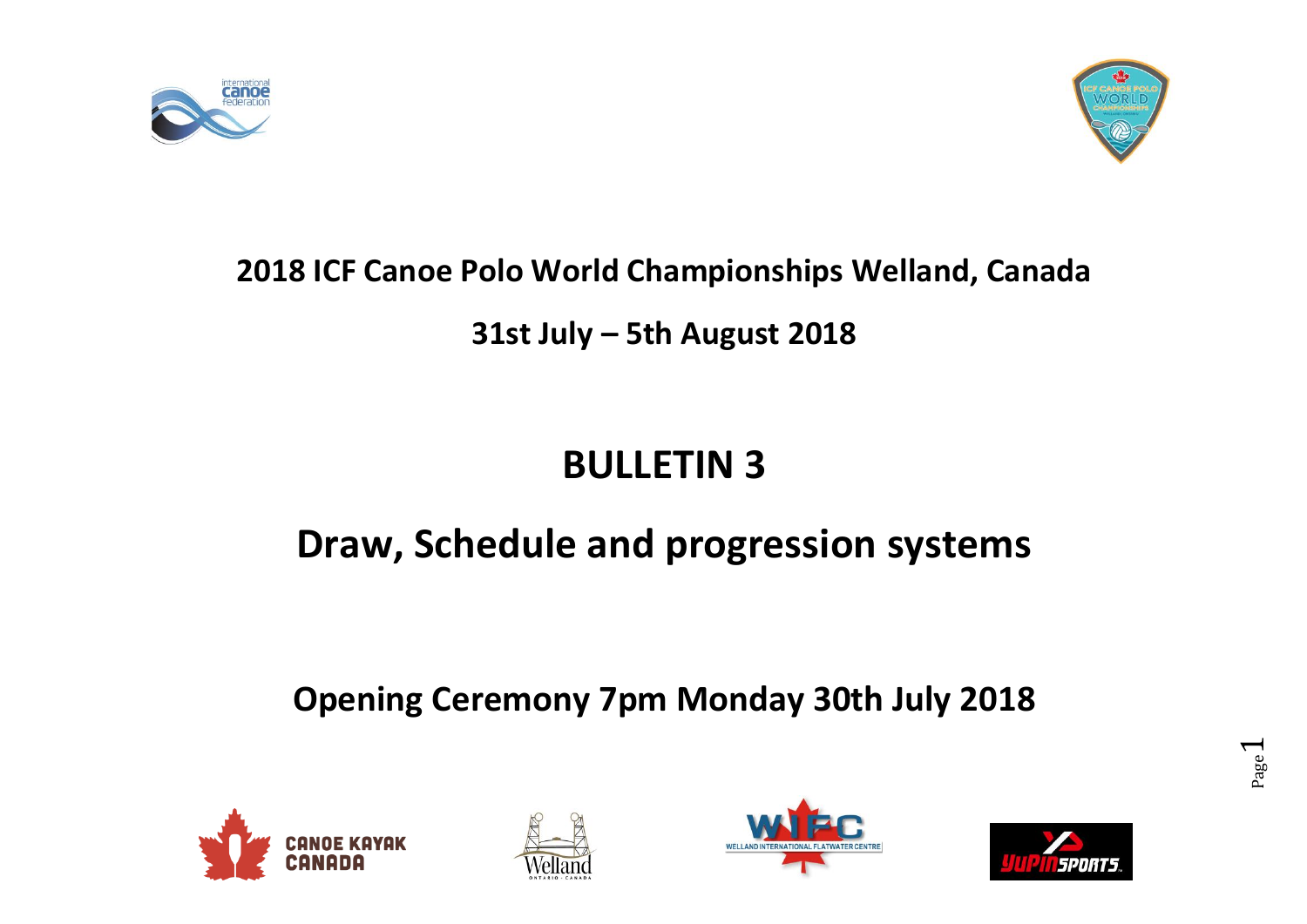



#### **MEN**

| <b>Group Men A</b> | <b>Group Men B</b> | <b>Group Men C</b>             | <b>Group Men D</b> | <b>Group Men E</b> | <b>Group Men F</b>        |
|--------------------|--------------------|--------------------------------|--------------------|--------------------|---------------------------|
| Italy $(TA)$       | France (FRA)       | Spain (ESP)                    | Germany (GER)      | New Zealand (NZL)  | Switzerland (SUI)         |
| Japan (JPN)        | Poland (POL)       | Chinese Taipei (TPE)           | Netherlands (NED)  | Denmark (DEN)      | Great Britain (GBR)       |
| Australia (AUS)    | Portugal (POR)     | United States of America (USA) | Canada (CAN)       | Namibia (NAM)      | $\text{tran}(\text{IRI})$ |
| Argentina (ARG)    | Russia (RUS)       | Singapore (SGP)                | Sweden (SWE)       |                    | Brazil (BRA)              |

#### **WOMEN**

| <b>Group Women A</b>           | <b>Group Women B</b> | <b>Group Women C</b> | <b>Group Women D</b> |
|--------------------------------|----------------------|----------------------|----------------------|
| New Zealand (NZL)              | Germany (GER)        | France (FRA)         | Netherlands (NED)    |
| Canada (CAN)                   | Poland (POL)         | Great Britain (GBR)  | Italy (ITA)          |
| Switzerland (SUI)              | Spain (ESP)          | Denmark (DEN)        | China (CHN)          |
| Sweden (SWE)                   | Chinese Taipei (TPE) | Australia (AUS)      | Singapore (SGP)      |
| United States of America (USA) | Argentina (ARG)      |                      | Japan (JPN)          |







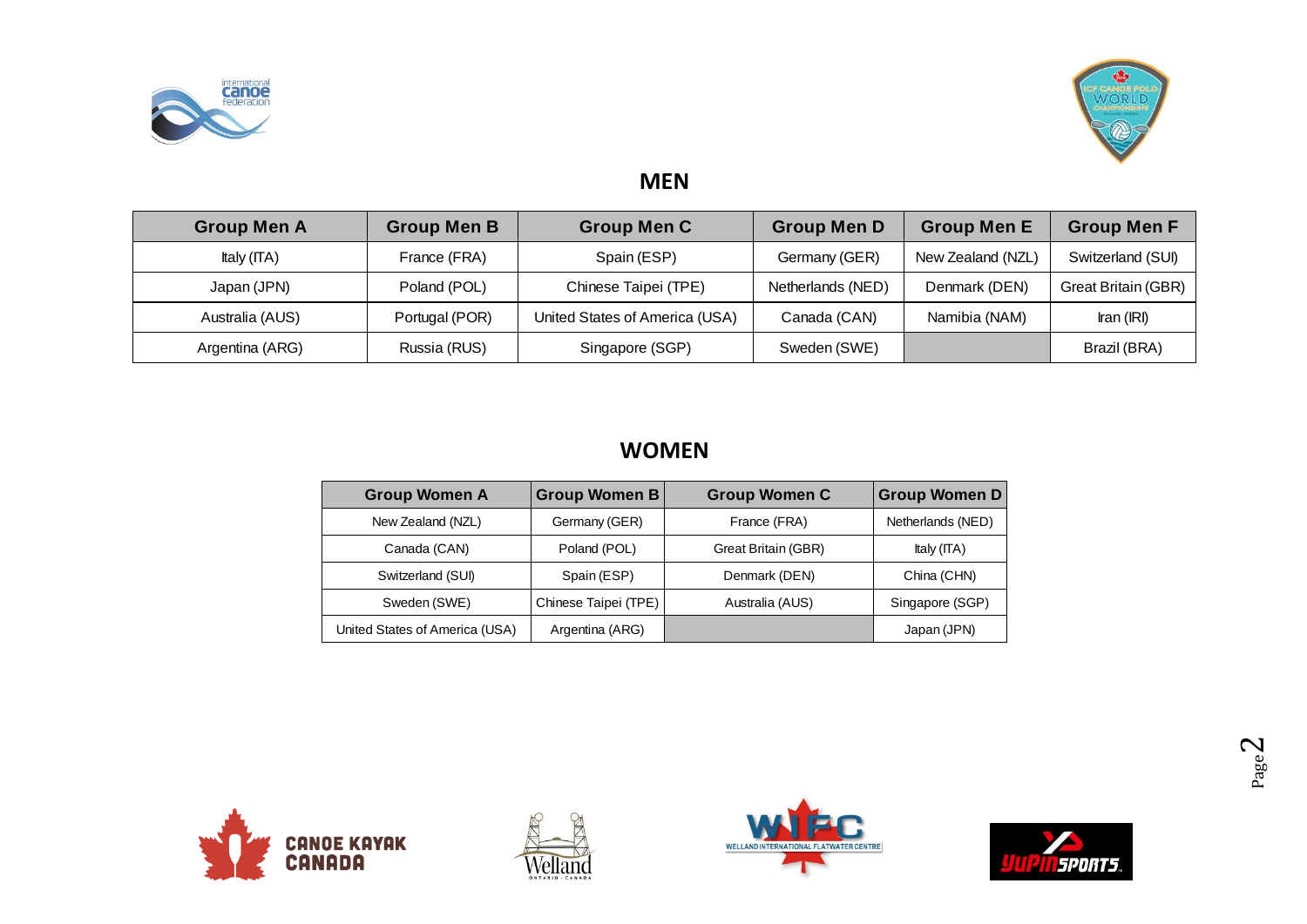



#### **U21 MEN**

| Group U21M A               | Group U21M B         | Group U21M C    | Group U21M D      |
|----------------------------|----------------------|-----------------|-------------------|
| <b>Great Britain (GBR)</b> | Germany (GER)        | Italy $(TA)$    | France (FRA)      |
| Netherlands (NED)          | Denmark (DEN)        | Poland (POL)    | New Zealand (NZL) |
| Switzerland (SUI)          | Chinese Taipei (TPE) | Namibia (NAM)   | Japan (JPN)       |
| Ireland (IRL)              | Malaysia (MAS)       | Argentina (ARG) | Canada (CAN)      |

#### **U21 WOMEN**

| Group U21W A         | Group U21W B      |
|----------------------|-------------------|
| Germany (GER)        | Poland (POL)      |
| Great Britain (GBR)  | New Zealand (NZL) |
| France (FRA)         | Canada (CAN)      |
| Chinese Taipei (TPE) | Netherlands (NED) |
| Spain (ESP)          | Argentina (ARG)   |







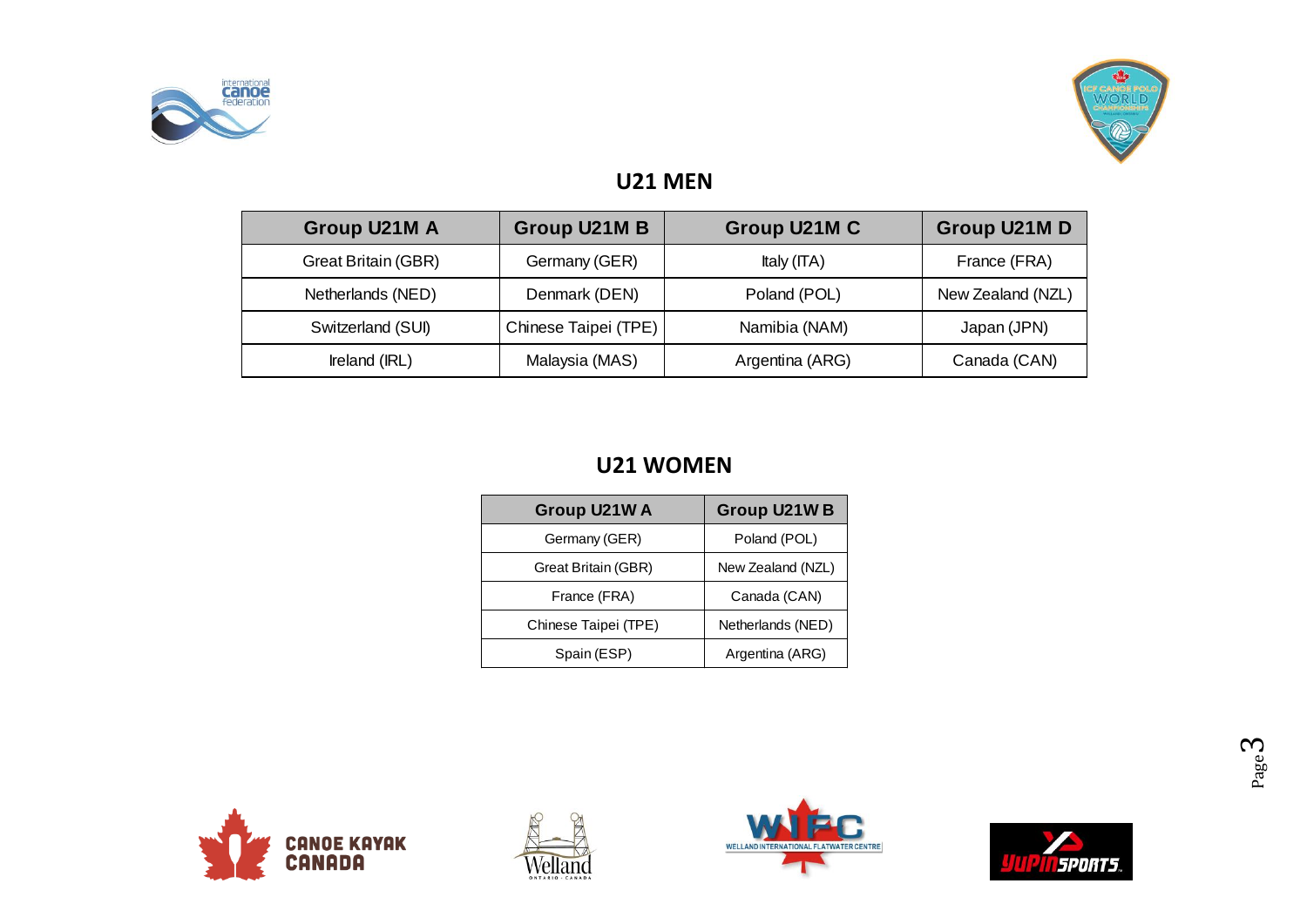



#### **Day 1**

| <b>Tuesday 31/7/18</b> | Time  | Pitch 1       | Team 1     | Team 2     | Pitch <sub>2</sub> | Team 1     | Team 2     | Pitch <sub>3</sub> | Team 1     | Team 2     | Pitch 4       | Team :     | Team 2     |
|------------------------|-------|---------------|------------|------------|--------------------|------------|------------|--------------------|------------|------------|---------------|------------|------------|
|                        | 10.00 | <b>U21W A</b> | GBR        | <b>TPE</b> | <b>U21W A</b>      | <b>FRA</b> | <b>ESP</b> | <b>U21W B</b>      | <b>NZL</b> | <b>NED</b> | <b>U21W B</b> | CAN        | ARG        |
|                        | 10.40 | <b>U21M A</b> | <b>NED</b> | <b>IRL</b> | <b>U21M A</b>      | SUI        | <b>GBR</b> | U21M C             | <b>POL</b> | ARG        | <b>U21M C</b> | <b>NAM</b> | <b>ITA</b> |
|                        | 11.20 | U21M B        | DEN        | <b>MAS</b> | <b>U21MB</b>       | <b>TPE</b> | <b>GER</b> | U21M D             | NZL        | CAN        | <b>U21MD</b>  | <b>JPN</b> | <b>FRA</b> |
|                        |       |               |            |            |                    |            |            |                    |            |            |               |            |            |
|                        | 13.00 | U21W B        | <b>NZL</b> | <b>ARG</b> | <b>U21W B</b>      | POL        | <b>NED</b> | <b>U21W A</b>      | <b>GBR</b> | <b>ESP</b> | U21W A        | <b>GER</b> | <b>TPE</b> |
|                        | 13.40 | U21M C        | POL        | <b>NAM</b> | <b>U21M C</b>      | <b>ITA</b> | ARG        | U21M A             | <b>NED</b> | SUI        | <b>U21M A</b> | <b>GBR</b> | <b>IRL</b> |
|                        | 14.20 | U21M D        | <b>NZL</b> | JPN        | <b>U21MD</b>       | <b>FRA</b> | CAN        | U21M B             | <b>GER</b> | MAS        | <b>U21MB</b>  | <b>DEN</b> | <b>TPE</b> |

### **Day 2**

| Wednesday 1/8/18 | <b>Time</b> | Pitch 1       | Team 1     | Team 2     | Pitch <sub>2</sub> | Team 1     | Team 2     | Pitch <sub>3</sub> | Team       | Team 2     | Pitch 4       | Team       | Team 2     |
|------------------|-------------|---------------|------------|------------|--------------------|------------|------------|--------------------|------------|------------|---------------|------------|------------|
|                  | 9.10        | Women A       | <b>CAN</b> | <b>SWE</b> | Women A            | SUI        | <b>USA</b> | Women C            | <b>GBR</b> | <b>AUS</b> |               |            |            |
|                  | 9.45        | Women B       | POL        | <b>TPE</b> | Women B            | <b>ESP</b> | <b>ARG</b> | Women D            | <b>ITA</b> | <b>SIN</b> | Women D       | <b>CHN</b> | <b>JPN</b> |
|                  | 10.20       | Men A         | <b>ITA</b> | AUS        | Men A              | <b>JPN</b> | <b>ARG</b> | Men B              | <b>FRA</b> | <b>POR</b> | Men B         | POL        | <b>RUS</b> |
|                  | 10.55       | Men C         | <b>ESP</b> | USA        | Men C              | <b>TPE</b> | SIN        | Med D              | <b>GER</b> | CAN        | Men D         | <b>NED</b> | <b>SWE</b> |
|                  | 11.30       | Men E         | <b>NZL</b> | <b>NAM</b> |                    |            |            | Men F              | SUI        | IRI        | Men F         | <b>GBR</b> | <b>BRA</b> |
|                  | 12.05       | <b>U21W B</b> | POL        | ARG        | <b>U21W B</b>      | <b>NZL</b> | <b>CAN</b> | <b>U21W A</b>      | <b>GBR</b> | <b>FRA</b> | <b>U21W A</b> | <b>GER</b> | <b>ESP</b> |
|                  | 12.40       |               |            |            |                    |            |            |                    |            |            |               |            |            |
|                  | 13.15       | Women C       | <b>FRA</b> | <b>AUS</b> |                    |            |            | Women A            | CAN        | <b>USA</b> | Women A       | <b>NZL</b> | <b>SWE</b> |
|                  | 13.50       | Women D       | <b>ITA</b> | <b>JPN</b> | Women D            | <b>NED</b> | SIN        | Women B            | <b>POL</b> | ARG        | Women B       | <b>GER</b> | <b>TPE</b> |
|                  | 14.25       | Men B         | <b>FRA</b> | POL        | Men B              | <b>POR</b> | <b>RUS</b> | Men A              | <b>ITA</b> | <b>JPN</b> | Men A         | AUS        | <b>ARG</b> |
|                  | 15.00       | Men D         | <b>GER</b> | <b>NED</b> | Men D              | CAN        | <b>SWE</b> | Men C              | <b>ESP</b> | <b>TPE</b> | Men C         | <b>USA</b> | <b>SIN</b> |
|                  | 15.35       | Men F         | SUI        | <b>GBR</b> | Men F              | <b>IRI</b> | <b>BRA</b> | Men E              | <b>NZL</b> | <b>DEN</b> |               |            |            |
|                  | 16.10       | <b>U21M A</b> | <b>GBR</b> | <b>NED</b> | <b>U21M A</b>      | SUI        | <b>IRL</b> | U21M C             | <b>ITA</b> | <b>POL</b> | U21M C        | <b>NAM</b> | <b>ARG</b> |
|                  | 16.45       | <b>U21M B</b> | <b>GER</b> | DEN        | <b>U21MB</b>       | <b>TPE</b> | MAS        | <b>U21MD</b>       | <b>FRA</b> | <b>NZL</b> | <b>U21MD</b>  | <b>JPN</b> | CAN        |
|                  | 17.20       | <b>U21W A</b> | <b>GER</b> | <b>GBR</b> | <b>U21W A</b>      | <b>FRA</b> | <b>TPE</b> | <b>U21W B</b>      | <b>POL</b> | NZL        | <b>U21W B</b> | CAN        | <b>NED</b> |
|                  | 17.55       | Women A       | <b>NZL</b> | SUI        | Women A            | SWE        | <b>USA</b> | Women C            | <b>FRA</b> | DEN        |               |            |            |
|                  | 18.30       | Women B       | <b>GER</b> | <b>ESP</b> | Women B            | <b>TPE</b> | ARG        | Women D            | <b>NED</b> | <b>CHN</b> | Women D       | SIN        | <b>JPN</b> |







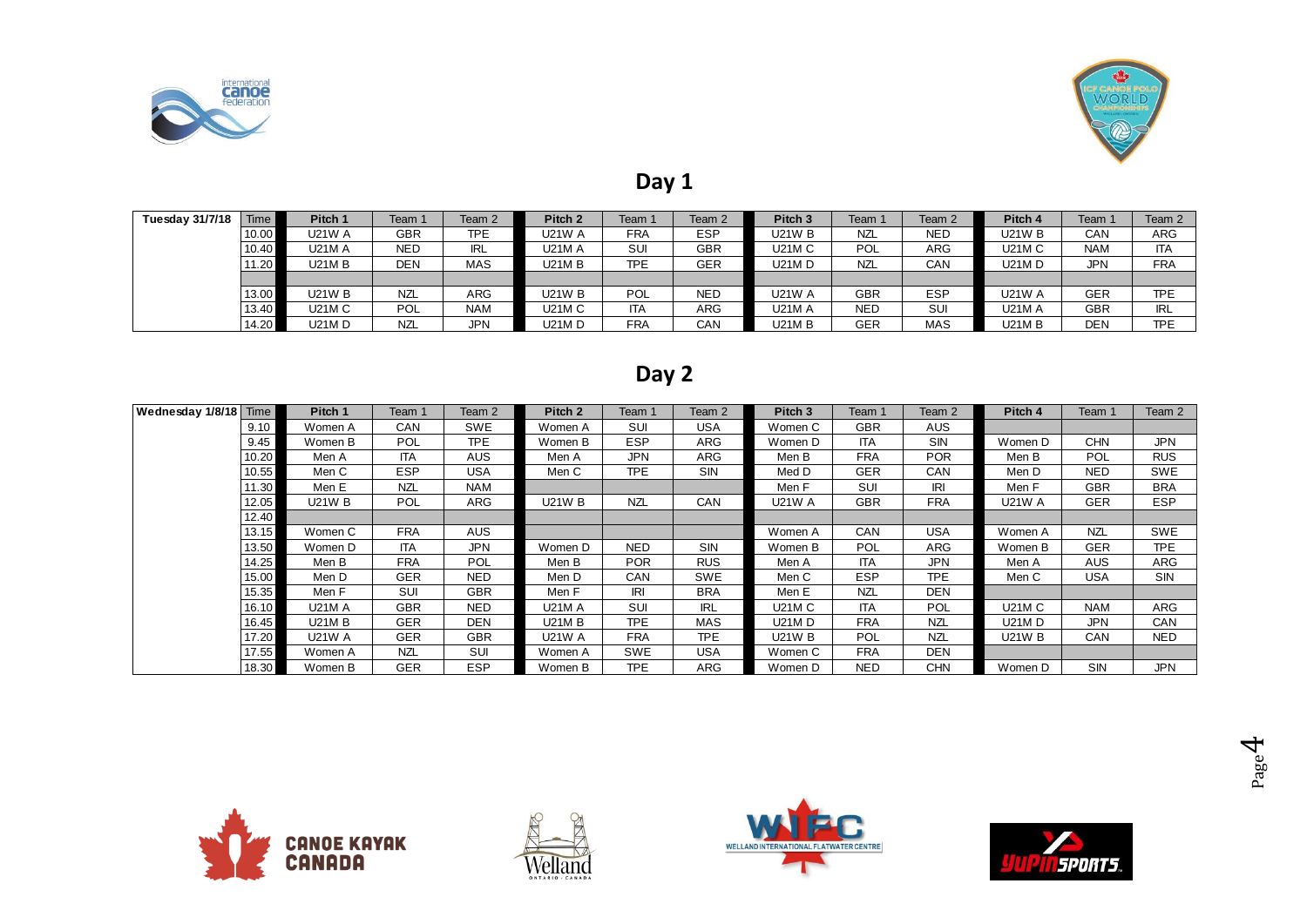



#### **Day 3**

|                  |       |               |                |                |                    | $  -$          |                |               |                |                |             |                |                |
|------------------|-------|---------------|----------------|----------------|--------------------|----------------|----------------|---------------|----------------|----------------|-------------|----------------|----------------|
| Thursday 2/8/18  | Time  | Pitch 1       | Team 1         | Team 2         | Pitch <sub>2</sub> | Team 1         | Team 2         | Pitch 3       | Team 1         | Team 2         | Pitch 4     | Team 1         | Team 2         |
|                  | 8.35  | Men A         | <b>ITA</b>     | ARG            | Men A              | <b>JPN</b>     | AUS            | Men B         | <b>FRA</b>     | <b>RUS</b>     | Men B       | POL            | <b>POR</b>     |
|                  | 9.10  | Men C         | <b>ESP</b>     | <b>SIN</b>     | Men C              | <b>TPE</b>     | <b>USA</b>     | Med D         | <b>GER</b>     | <b>SWE</b>     | Men D       | <b>NED</b>     | CAN            |
| Second round     | 9.45  |               |                |                | Men E              | <b>DEN</b>     | <b>NAM</b>     | Men F         | SUI            | <b>BRA</b>     | Men F       | <b>GBR</b>     | IRI            |
| U21              | 10.20 | <b>U21W B</b> | POL            | CAN            | <b>U21W B</b>      | <b>NED</b>     | <b>ARG</b>     | <b>U21W A</b> | <b>GER</b>     | <b>FRA</b>     | U21W A      | <b>TPE</b>     | <b>ESP</b>     |
|                  | 10.55 | <b>U21M</b>   | A <sub>1</sub> | C <sub>2</sub> | U21M               | D <sub>1</sub> | A <sub>3</sub> | <b>U21M</b>   | <b>B2</b>      | D <sub>3</sub> | <b>U21M</b> | <b>B4</b>      | A4             |
|                  | 11.30 | <b>U21M</b>   | <b>B1</b>      | D <sub>2</sub> | U21M               | C <sub>1</sub> | B <sub>3</sub> | <b>U21M</b>   | C <sub>4</sub> | D <sub>4</sub> | <b>U21M</b> | A2             | C <sub>3</sub> |
|                  | 12.05 | Women C       | <b>GBR</b>     | <b>DEN</b>     |                    |                |                | Women A       | CAN            | SUI            | Women A     | <b>NZL</b>     | <b>USA</b>     |
|                  | 12.40 | Women D       | <b>ITA</b>     | <b>CHN</b>     | Women D            | <b>NED</b>     | <b>JPN</b>     | Women B       | <b>GER</b>     | ARG            | Women B     | POL            | <b>ESP</b>     |
| Second round men | 13.15 | U21W          | A <sub>4</sub> | B <sub>5</sub> |                    |                |                |               |                |                | <b>U21W</b> | A <sub>5</sub> | <b>B4</b>      |
| M <sub>1</sub>   | 13.50 | Men O         | A <sub>1</sub> | F <sub>2</sub> | Men O              | D <sub>1</sub> | C <sub>2</sub> | Men O         | E <sub>1</sub> | <b>B2</b>      |             |                |                |
|                  | 14.25 | Men P         | <b>B1</b>      | E <sub>2</sub> | Men P              | C <sub>1</sub> | D <sub>2</sub> |               |                |                | Men P       | F <sub>1</sub> | A2             |
|                  | 15.00 | <b>U21W</b>   | A <sub>1</sub> | A <sub>3</sub> | Men R              | A <sub>3</sub> | F4             | Men R         | D <sub>3</sub> | C <sub>4</sub> | Men R       | E <sub>3</sub> | <b>B4</b>      |
|                  | 15.35 |               |                |                | <b>U21W</b>        | <b>B1</b>      | B <sub>3</sub> | Men S         | C <sub>3</sub> | D <sub>4</sub> | Men S       | F <sub>3</sub> | A4             |
|                  | 16.10 | <b>U21M</b>   | A <sub>1</sub> | A <sub>3</sub> | U21M               | D <sub>1</sub> | <b>B2</b>      | <b>U21M</b>   | C <sub>2</sub> | D <sub>3</sub> |             |                |                |
|                  | 16.45 | <b>U21M</b>   | <b>B1</b>      | B <sub>3</sub> | <b>U21M</b>        | C <sub>1</sub> | A2             | <b>U21M</b>   | D <sub>2</sub> | C <sub>3</sub> |             |                |                |
|                  | 17.20 | Women A       | <b>NZL</b>     | CAN            | Women A            | SUI            | <b>SWE</b>     | Women C       | <b>FRA</b>     | <b>GBR</b>     | Women C     | <b>DEN</b>     | <b>AUS</b>     |
|                  | 17.55 | Women B       | <b>GER</b>     | POL            | Women B            | <b>ESP</b>     | <b>TPE</b>     | Women D       | <b>NED</b>     | <b>ITA</b>     | Women D     | <b>CHN</b>     | SIN            |

#### **Day 4**

|                      | $\cdots$ | $\cdots$    | ◡੶੶            | .              | $\cdots$ | --             | .              | ,,,,,,,,,          | .              | .              | $\cdots$         | ິ              | ັ              |
|----------------------|----------|-------------|----------------|----------------|----------|----------------|----------------|--------------------|----------------|----------------|------------------|----------------|----------------|
|                      |          |             |                |                |          |                |                |                    |                |                |                  |                |                |
|                      |          |             |                |                |          |                |                |                    |                |                |                  |                |                |
|                      |          |             |                |                |          | Day 4          |                |                    |                |                |                  |                |                |
|                      |          |             |                |                |          |                |                |                    |                |                |                  |                |                |
| <b>Friday 3/8/18</b> | Time     | Pitch 1     | Team 1         | Team 2         | Pitch 2  | Team 1         | Team 2         | Pitch <sub>3</sub> | Team 1         | Team 2         | Pitch 4          | Team 1         | Team 2         |
|                      | 8.00     | Men O       | D <sub>1</sub> | <b>B2</b>      | Men O    | A <sub>1</sub> | E <sub>1</sub> | Men O              | C <sub>2</sub> | F <sub>2</sub> |                  |                |                |
| M <sub>2</sub>       | 8.35     | Men P       | C <sub>1</sub> | A2             | Men P    | B <sub>1</sub> | F <sub>1</sub> | Men P              | D <sub>2</sub> | E <sub>2</sub> | Men R            | D <sub>3</sub> | <b>B4</b>      |
|                      | 9.10     | Men R       | A <sub>3</sub> | E <sub>3</sub> | Men R    | C <sub>4</sub> | F <sub>4</sub> | Men S              | B <sub>3</sub> | F <sub>3</sub> | Men <sub>S</sub> | C <sub>3</sub> | A4             |
|                      | 9.45     | <b>U21W</b> | A2             | B <sub>3</sub> | U21M     | <b>B2</b>      | A3             | <b>U21M</b>        | A <sub>1</sub> | D <sub>3</sub> | <b>U21M</b>      | D <sub>1</sub> | C <sub>2</sub> |
|                      | 10.20    | <b>U21W</b> | <b>B2</b>      | A <sub>3</sub> | U21M     | B <sub>1</sub> | C <sub>3</sub> | U21M               | C <sub>1</sub> | D <sub>2</sub> | <b>U21M</b>      | A <sub>2</sub> | B <sub>3</sub> |
|                      | 10.55    | U21M        | D <sub>4</sub> | A4             | U21M     | C <sub>4</sub> | B <sub>4</sub> |                    |                |                |                  |                |                |
| Second round         | 11.30    | Women       | A <sub>1</sub> | C <sub>2</sub> | Women    | D <sub>1</sub> | A <sub>3</sub> | Women              | <b>B2</b>      | D <sub>3</sub> |                  |                |                |
| W <sub>1</sub>       | 12.05    | Women       | <b>B1</b>      | D <sub>2</sub> | Women    | C <sub>1</sub> | B <sub>3</sub> |                    |                |                | Women            | A2             | C <sub>3</sub> |
|                      | 12.40    | Women       | B <sub>5</sub> | D <sub>4</sub> |          |                |                | Women              | A <sub>5</sub> | C <sub>4</sub> | Women            | D <sub>5</sub> | <b>B4</b>      |
|                      | 13.15    | <b>U21W</b> | <b>B4</b>      | B <sub>5</sub> | U21W     | A <sub>1</sub> | B <sub>2</sub> | <b>U21W</b>        | <b>B1</b>      | A <sub>2</sub> | <b>U21W</b>      | A4             | A <sub>5</sub> |
|                      | 13.50    | U21M        | <b>B1</b>      | A2             | U21M     | D <sub>2</sub> | B <sub>3</sub> | <b>U21M</b>        | C <sub>1</sub> | C <sub>3</sub> |                  |                |                |
|                      | 14.25    | U21M        | A <sub>1</sub> | <b>B2</b>      | U21M     | C <sub>2</sub> | A <sub>3</sub> | <b>U21M</b>        | D <sub>1</sub> | D <sub>3</sub> |                  |                |                |
| M <sub>3</sub>       | 15.00    | Men O       | E <sub>1</sub> | C <sub>2</sub> | Men O    | A <sub>1</sub> | B <sub>2</sub> | Men O              | D <sub>1</sub> | F <sub>2</sub> |                  |                |                |
|                      | 15.35    | Men P       | F1             | D <sub>2</sub> | Men P    | <b>B1</b>      | A2             | Men P              | C <sub>1</sub> | E <sub>2</sub> | Men R            | E <sub>3</sub> | C <sub>4</sub> |
|                      | 16.10    | Men S       | B <sub>3</sub> | A4             | Men S    | F <sub>3</sub> | D <sub>4</sub> | Men R              | A <sub>3</sub> | <b>B4</b>      | Men R            | D <sub>3</sub> | F4             |
| W <sub>2</sub>       | 16.45    | Women       | A <sub>1</sub> | A <sub>3</sub> | Women    | D <sub>1</sub> | B <sub>2</sub> | Women              | C <sub>2</sub> | D <sub>3</sub> |                  |                |                |
|                      | 17.20    | Women       | <b>B1</b>      | B <sub>3</sub> | Women    | C <sub>1</sub> | A2             | Women              | D <sub>2</sub> | C <sub>3</sub> |                  |                |                |
|                      | 17.55    | Women       | D <sub>5</sub> | C <sub>4</sub> |          |                |                | Women              | B <sub>5</sub> | A4             | Women            | A <sub>5</sub> | <b>B4</b>      |
|                      | 18.30    | U21M        | <b>B1</b>      | C <sub>1</sub> | U21M     | <b>B2</b>      | C <sub>2</sub> | <b>U21M</b>        | B <sub>3</sub> | C <sub>3</sub> |                  |                |                |
|                      | 19.05    | U21M        | A <sub>1</sub> | D <sub>1</sub> | U21M     | A <sub>2</sub> | D <sub>2</sub> | <b>U21M</b>        | A <sub>3</sub> | D <sub>3</sub> |                  |                |                |
|                      |          |             |                |                |          |                |                |                    |                |                |                  |                |                |
|                      |          |             |                |                |          |                |                |                    |                |                |                  |                |                |







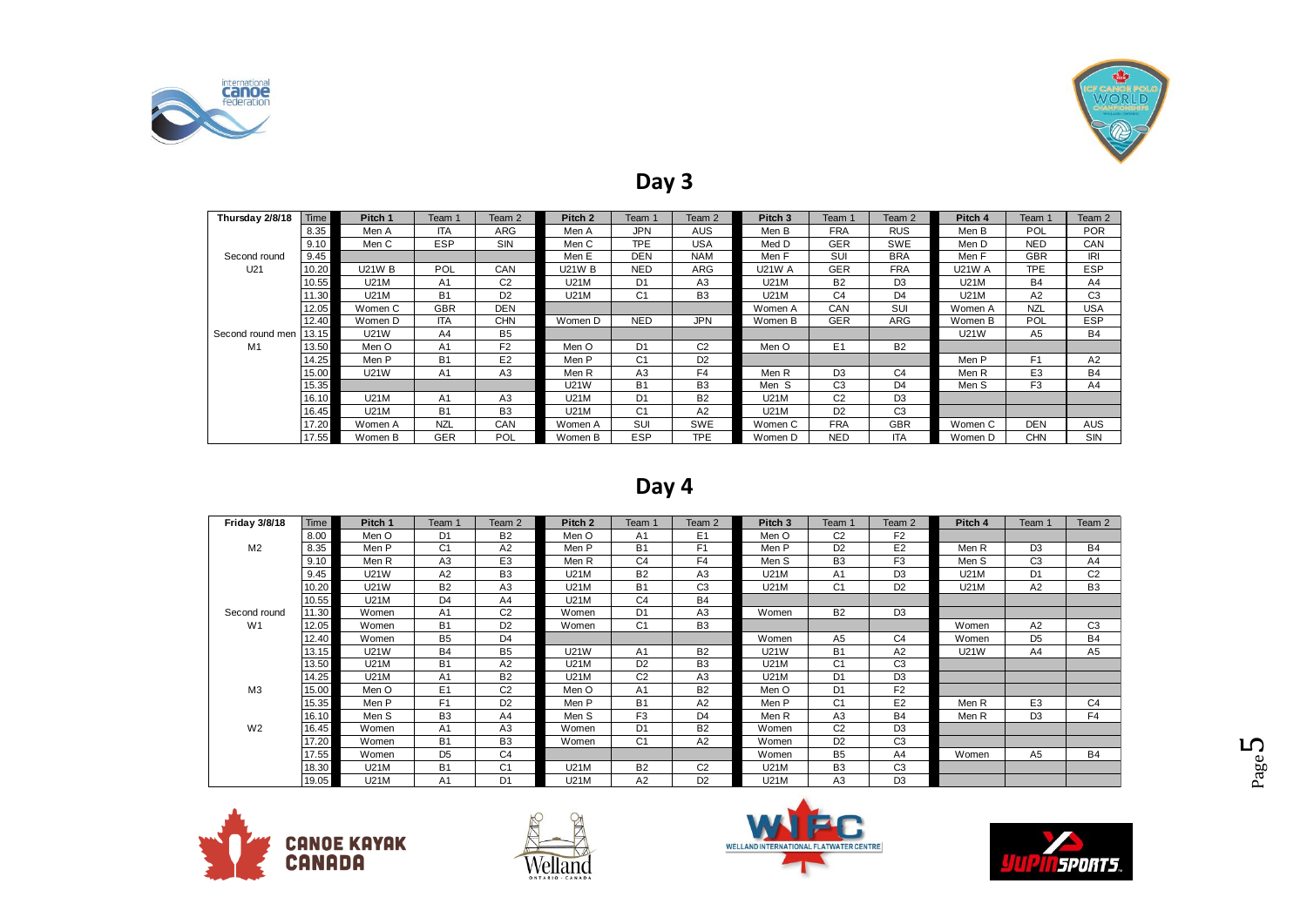



#### **Day 5**

| and the second second second second second second second second second second second second second second second second second second second second second second second second second second second second second second seco |       |             |                |                |                    |                |                |                    |                |                |                                   | <b>TOP</b>     |                |
|--------------------------------------------------------------------------------------------------------------------------------------------------------------------------------------------------------------------------------|-------|-------------|----------------|----------------|--------------------|----------------|----------------|--------------------|----------------|----------------|-----------------------------------|----------------|----------------|
|                                                                                                                                                                                                                                |       |             |                |                |                    | Day 5          |                |                    |                |                |                                   |                |                |
| Saturday 4/8/18                                                                                                                                                                                                                | Time  | Pitch 1     | Team 1         | Team 2         | Pitch <sub>2</sub> | Team 1         | Team 2         | Pitch <sub>3</sub> | Team 1         | Team 2         | Pitch 4                           | Team 1         | Team 2         |
|                                                                                                                                                                                                                                | 8.00  | U21W        | A4             | B4             | U21W               | A5             | B <sub>5</sub> | U21M               | C <sub>4</sub> | A4             | U21M                              | <b>B4</b>      | D4             |
| W <sub>3</sub>                                                                                                                                                                                                                 | 8.35  | Women       | <b>B2</b>      | A3             | Women              | A <sub>1</sub> | D <sub>3</sub> | Women              | D <sub>1</sub> | C <sub>2</sub> |                                   |                |                |
|                                                                                                                                                                                                                                | 9.10  | Women       | <b>B1</b>      | C <sub>3</sub> | Women              | C <sub>1</sub> | D <sub>2</sub> | Women              | A2             | B <sub>3</sub> |                                   |                |                |
|                                                                                                                                                                                                                                | 9.45  |             |                |                | Women              | C <sub>4</sub> | <b>B4</b>      | Women              | D <sub>4</sub> | A4             | Women                             | A5             | D <sub>5</sub> |
|                                                                                                                                                                                                                                | 10.20 | Men O       | D <sub>1</sub> | E <sub>1</sub> | Men O              | A <sub>1</sub> | C <sub>2</sub> | Men O              | <b>B2</b>      | F <sub>2</sub> |                                   |                |                |
| M4                                                                                                                                                                                                                             | 10.55 | Men P       | C <sub>1</sub> | F <sub>1</sub> | Men P              | <b>B1</b>      | D <sub>2</sub> | Men P              | A <sub>2</sub> | E <sub>2</sub> | Men R                             | D <sub>3</sub> | E <sub>3</sub> |
|                                                                                                                                                                                                                                | 11.30 | Men R       | A3             | C <sub>4</sub> | Men R              | <b>B4</b>      | F <sub>4</sub> | Men S              | B <sub>3</sub> | D <sub>4</sub> | Men S                             | C <sub>3</sub> | F <sub>3</sub> |
| Semi U21W                                                                                                                                                                                                                      | 12.05 | U21W        | O <sub>1</sub> | P <sub>2</sub> | U21W               | O <sub>2</sub> | P <sub>1</sub> | U21W               | O <sub>3</sub> | P <sub>3</sub> |                                   |                |                |
| Semi U21M                                                                                                                                                                                                                      | 12.40 | <b>U21M</b> | O <sub>1</sub> | P <sub>2</sub> | <b>U21M</b>        | O <sub>2</sub> | P <sub>1</sub> |                    |                |                | U21M PI 11                        | O <sub>6</sub> | P <sub>6</sub> |
|                                                                                                                                                                                                                                | 13.15 | Women       | B <sub>1</sub> | A2             | Women              | D <sub>2</sub> | B <sub>3</sub> | Women              | C <sub>1</sub> | C <sub>3</sub> | U21M PI 9                         | O <sub>5</sub> | P <sub>5</sub> |
| W4                                                                                                                                                                                                                             | 13.50 | Women       | A <sub>1</sub> | <b>B2</b>      | Women              | C <sub>2</sub> | A <sub>3</sub> | Women              | D <sub>1</sub> | D <sub>3</sub> | U21M PI 7                         | O4             | P <sub>4</sub> |
|                                                                                                                                                                                                                                | 14.25 | Men O       | A <sub>1</sub> | D <sub>1</sub> | Men O              | <b>B2</b>      | C <sub>2</sub> | Men O              | E <sub>1</sub> | F <sub>2</sub> |                                   |                |                |
| M <sub>5</sub>                                                                                                                                                                                                                 | 15.00 | Men P       | B <sub>1</sub> | C <sub>1</sub> | Men P              | A2             | D <sub>2</sub> | Men P              | F <sub>1</sub> | E <sub>2</sub> | Men R                             | A <sub>3</sub> | D <sub>3</sub> |
|                                                                                                                                                                                                                                | 15.35 | Men S       | A4             | D <sub>4</sub> | Men S              | B <sub>3</sub> | C <sub>3</sub> | Men R              | <b>B4</b>      | C <sub>4</sub> | Men R                             | E <sub>3</sub> | F <sub>4</sub> |
|                                                                                                                                                                                                                                | 16.10 | U21M Bronze |                |                | U21W Bronze        |                |                |                    |                |                | U21WPlace 6 Loser O3-P3 1st U21WT |                |                |
| Final                                                                                                                                                                                                                          | 17.00 | U21W FINAL  |                |                |                    |                |                |                    |                |                |                                   |                |                |
| Final                                                                                                                                                                                                                          | 17.40 | U21M FINAL  |                |                |                    |                |                |                    |                |                |                                   |                |                |

#### **Day 6**

| Final                | 17.40 | U21M FINAL         |                |                |                    |                |                |                    |                |                |                    |                |                |
|----------------------|-------|--------------------|----------------|----------------|--------------------|----------------|----------------|--------------------|----------------|----------------|--------------------|----------------|----------------|
|                      |       |                    |                |                |                    |                |                |                    |                |                |                    |                |                |
|                      |       |                    |                |                |                    |                |                |                    |                |                |                    |                |                |
|                      |       |                    |                |                |                    | Day 6          |                |                    |                |                |                    |                |                |
|                      |       |                    |                |                |                    |                |                |                    |                |                |                    |                |                |
| <b>Sunday 5/8/18</b> | Time  | Pitch 1            | Team 1         | Team 2         | Pitch <sub>2</sub> | Team 1         | Team 2         | Pitch <sub>3</sub> | Team 1         | Team 2         | Pitch 4            | Team 1         | Team 2         |
|                      | 8.00  | Women              | <b>B1</b>      | C <sub>1</sub> | Women              | <b>B2</b>      | C <sub>2</sub> | Women              | B <sub>3</sub> | C <sub>3</sub> | Men 9-12           | O <sub>3</sub> | <b>P4</b>      |
|                      | 8.35  | Women              | A <sub>1</sub> | D <sub>1</sub> | Women              | A2             | D <sub>2</sub> | Women              | A3             | D <sub>3</sub> | Men 9-12           | P <sub>3</sub> | O <sub>4</sub> |
| Semi men             | 9.10  | Men                | O <sub>1</sub> | P <sub>2</sub> | Men 5-8            | O <sub>3</sub> | <b>P4</b>      | Men 5-8            | P <sub>3</sub> | O <sub>4</sub> | Women 13-16        | R1             | S <sub>2</sub> |
| Semi men             | 9.45  | Men                | P <sub>1</sub> | O <sub>2</sub> | Men 15-18          | R <sub>2</sub> | S <sub>3</sub> | Men 15-18          | S <sub>2</sub> | R <sub>3</sub> | Women 13-16        | S <sub>1</sub> | R <sub>2</sub> |
|                      | 10.20 | Women 5-8          | O <sub>3</sub> | P <sub>4</sub> | Women 5-8          | P <sub>3</sub> | O <sub>4</sub> | Women 9-12         | O <sub>3</sub> | P <sub>4</sub> | Women 9-12         | P <sub>3</sub> | O <sub>4</sub> |
| Semi women           | 10.55 | Women              | O <sub>1</sub> | P <sub>2</sub> |                    |                |                |                    |                |                |                    |                |                |
| Semi women           | 11.30 | Women              | P <sub>1</sub> | O <sub>2</sub> |                    |                |                |                    |                |                |                    |                |                |
|                      | 12.05 |                    |                |                | Men 13-14          | R <sub>4</sub> | S <sub>4</sub> | Men 19-20          |                |                | Men 21-22          | R <sub>5</sub> | S <sub>5</sub> |
|                      | 12.40 | <b>Women 13-14</b> |                |                | Women 15-16        |                |                | Women 17-18        | R <sub>3</sub> | S <sub>3</sub> |                    |                |                |
|                      | 13.15 | Women 5-6          |                |                | Women 7-8          |                |                | Women 9-10         |                |                | <b>Women 11-12</b> |                |                |
|                      | 13.50 | Men 5-6            |                |                | Men 7-8            |                |                | Men 9-10           |                |                | Men 11-12          |                |                |
|                      | 14.25 | Women Bronze       |                |                |                    |                |                | Men 15-16          |                |                | Men 17-18          |                |                |
|                      | 15.00 | Men Bronze         |                |                |                    |                |                |                    |                |                |                    |                |                |
| Final                | 15.40 | Women FINAL        |                |                |                    |                |                |                    |                |                |                    |                |                |
| Final                | 16.20 | Men FINAL          |                |                |                    |                |                |                    |                |                |                    |                |                |







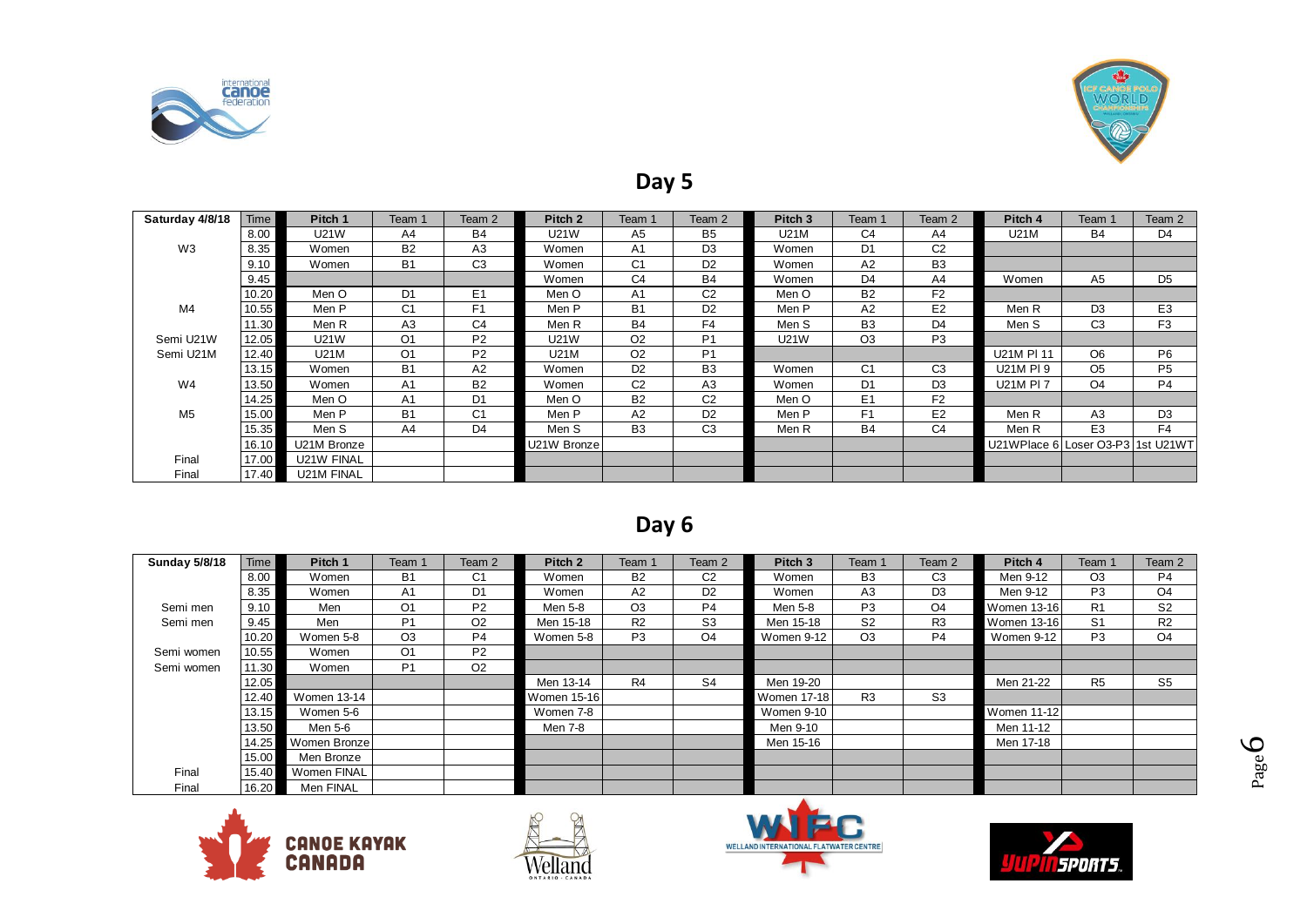



#### **MEN – Progression**

| 1st Round                  | <b>Group MA</b> | <b>Group MB</b>            | <b>Group MC</b>                   |                 | <b>Group MD</b>      |                    | <b>Group ME</b> |                     | <b>Group MF</b> |
|----------------------------|-----------------|----------------------------|-----------------------------------|-----------------|----------------------|--------------------|-----------------|---------------------|-----------------|
| (Round Robin)              | <b>ITA</b>      | <b>FRA</b>                 | <b>ESP</b>                        |                 | GER                  |                    | <b>NZL</b>      |                     | SUI             |
| $6*6=36$                   | <b>JPN</b>      | POL                        | <b>TPE</b>                        |                 | <b>NED</b>           |                    | <b>DEN</b>      |                     | GBR             |
|                            | AUS             | <b>POR</b>                 | <b>USA</b>                        |                 | CAN                  |                    | <b>NAM</b>      |                     | IRI             |
|                            | ARG             | <b>RUS</b>                 | SIN                               |                 | SWE                  |                    | $\mathbf 0$     |                     | <b>BRA</b>      |
|                            |                 |                            |                                   |                 |                      |                    |                 |                     |                 |
| 2nd Round (1-12)           |                 | Group O                    | <b>Group P</b>                    |                 |                      |                    |                 |                     |                 |
| (Round Robin)              |                 | A <sub>1</sub>             | B <sub>1</sub>                    |                 |                      |                    |                 |                     |                 |
| $15*2=30$                  |                 | D <sub>1</sub>             | C <sub>1</sub>                    |                 |                      |                    |                 |                     |                 |
|                            |                 | B <sub>2</sub>             | A2                                |                 |                      |                    |                 |                     |                 |
|                            |                 | C <sub>2</sub>             | D <sub>2</sub>                    |                 |                      |                    |                 |                     |                 |
|                            |                 | E <sub>1</sub>             | F <sub>1</sub>                    |                 |                      |                    |                 |                     |                 |
|                            |                 | F <sub>2</sub>             | E <sub>2</sub>                    |                 |                      |                    |                 |                     |                 |
|                            |                 |                            |                                   |                 |                      |                    |                 |                     |                 |
| Finals - top half          |                 | O <sub>1</sub>             | SF <sub>1</sub><br>P <sub>2</sub> | Winner to GF    | Loser to 3/4 playoff |                    |                 |                     |                 |
| 12                         |                 | O <sub>2</sub>             | SF <sub>2</sub><br>P <sub>1</sub> | Winner to GF    | Loser to 3/4 playoff |                    |                 |                     |                 |
|                            |                 | $5-8$<br>O <sub>3</sub>    | $\mathbf v$<br>P <sub>4</sub>     | Winner 5-6      | Loser 7-8            |                    |                 |                     |                 |
|                            |                 | O <sub>4</sub>             | $\mathsf{v}$<br>P <sub>3</sub>    | Winner 5-6      | Loser 7-8            |                    |                 |                     |                 |
|                            |                 | $9 - 12$<br>O <sub>5</sub> | P <sub>6</sub><br>v               | Winner 9th-10th | Loser 11th-12th      |                    |                 |                     |                 |
|                            |                 | O <sub>6</sub>             | $\mathsf{v}$<br><b>P5</b>         | Winner 9th-10th | Loser 11th-12th      |                    |                 |                     |                 |
|                            |                 |                            |                                   |                 |                      |                    |                 |                     |                 |
|                            |                 | Group R                    | <b>Group S</b>                    |                 |                      |                    |                 |                     |                 |
|                            |                 | A <sub>3</sub>             | B <sub>3</sub>                    |                 | R1                   |                    | S <sub>1</sub>  | <b>Places 13-14</b> |                 |
|                            |                 | D <sub>3</sub>             | C <sub>3</sub>                    |                 |                      |                    |                 |                     |                 |
|                            |                 | <b>B4</b>                  | A4                                |                 | R <sub>2</sub>       | ۷                  | S <sub>3</sub>  | Winner play 15-16   |                 |
|                            |                 | C <sub>4</sub>             | D <sub>4</sub>                    |                 | R <sub>3</sub>       | $\pmb{\mathsf{V}}$ | S <sub>2</sub>  | Loser 17-18         |                 |
|                            |                 | E <sub>3</sub>             | F <sub>3</sub>                    |                 |                      |                    |                 |                     |                 |
|                            |                 | F <sub>4</sub>             |                                   |                 | R4                   |                    | S <sub>4</sub>  | <b>Places 19-20</b> |                 |
|                            |                 |                            |                                   |                 | R <sub>5</sub>       |                    | S <sub>5</sub>  | <b>Places 21-22</b> |                 |
| Finals - lower half        |                 |                            |                                   |                 | R <sub>6</sub>       |                    |                 | Place 23            |                 |
| n 18 Ouglify for Novt $MC$ |                 |                            |                                   |                 |                      |                    |                 |                     |                 |









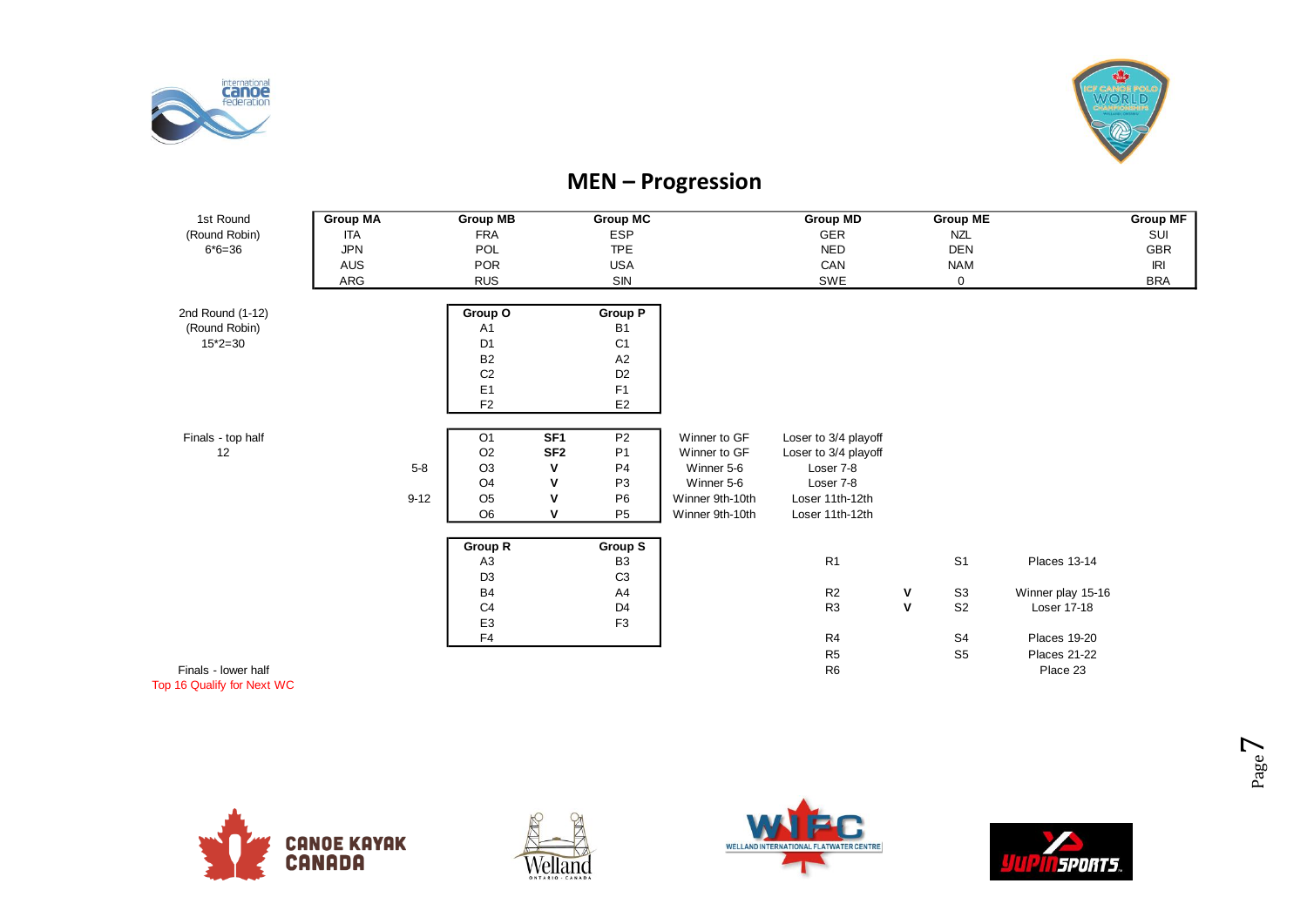



### **Women - Progression**

| 1st Round                  | <b>Group WA</b> | <b>Group WB</b> |                 | <b>Group WC</b> |                          | <b>Group WD</b>          |
|----------------------------|-----------------|-----------------|-----------------|-----------------|--------------------------|--------------------------|
| (Round Robin)              | A1              | <b>B1</b>       |                 | C <sub>1</sub>  |                          | D <sub>1</sub>           |
| $10*4=40$                  | A2              | <b>B2</b>       |                 | C <sub>2</sub>  |                          | D <sub>2</sub>           |
|                            | A <sub>3</sub>  | B <sub>3</sub>  |                 | C <sub>3</sub>  |                          | D <sub>3</sub>           |
|                            | A4              | <b>B4</b>       |                 | C <sub>4</sub>  |                          | D <sub>4</sub>           |
|                            | A <sub>5</sub>  | B <sub>5</sub>  |                 | C <sub>5</sub>  |                          | D <sub>5</sub>           |
| 2nd Round (1-12)           |                 | <b>Group WO</b> |                 | <b>Group WP</b> |                          |                          |
| (Round Robin)              |                 | A1              |                 | <b>B1</b>       |                          |                          |
|                            |                 | D <sub>1</sub>  |                 | C <sub>1</sub>  |                          |                          |
|                            |                 | <b>B2</b>       |                 | A2              |                          |                          |
|                            |                 | C <sub>2</sub>  |                 | D <sub>2</sub>  |                          |                          |
|                            |                 | A <sub>3</sub>  |                 | B <sub>3</sub>  |                          |                          |
|                            |                 | D <sub>3</sub>  |                 | C <sub>3</sub>  |                          |                          |
| Finals - top half          |                 | O <sub>1</sub>  | SF <sub>1</sub> | P <sub>2</sub>  | Winner to GF             | Loser to 3/4 playoff     |
|                            |                 | O <sub>2</sub>  | SF <sub>2</sub> | P <sub>1</sub>  | Winner to GF             | Loser to 3/4 playoff     |
|                            |                 | O <sub>3</sub>  | $\mathbf v$     | P <sub>4</sub>  | Winner to 5/6 playoff    | Loser to 7/8 playoff     |
|                            |                 | O <sub>4</sub>  | ٧               | P <sub>3</sub>  | Winner to 5/6 playoff    | Loser to 7/8 playoff     |
|                            |                 | O <sub>5</sub>  | V               | P <sub>6</sub>  | Winner to 9/10 playoff   | Loser to 11/12 playoff   |
|                            |                 | O <sub>6</sub>  | V               | P <sub>5</sub>  | Winner to 9/10 playoff   | Loser to 11/12 playoff   |
| 2nd round (9-16)           |                 | <b>Group WR</b> |                 | <b>Group WS</b> |                          |                          |
| (Round Robin)              |                 | <b>B4</b>       |                 | A <sub>4</sub>  |                          |                          |
|                            |                 | C <sub>4</sub>  |                 | D <sub>4</sub>  |                          |                          |
|                            |                 | A <sub>5</sub>  |                 | B <sub>5</sub>  |                          |                          |
|                            |                 | D <sub>5</sub>  |                 |                 |                          |                          |
|                            |                 |                 |                 |                 |                          |                          |
| Finals - lower half        |                 | R <sub>1</sub>  | ٧               | S <sub>2</sub>  | Winner to13/14th playoff | Loser to 15/16th playoff |
| Top 14 Qualify for Next WC |                 | R <sub>2</sub>  | V               | S <sub>1</sub>  | Winner to13/14th playoff | Loser to 15/16th playoff |
|                            |                 | R <sub>3</sub>  | V               | S <sub>3</sub>  | Winner 17                | Loser 18                 |
|                            |                 | R <sub>4</sub>  |                 |                 | Winner 19                |                          |
|                            |                 |                 |                 |                 |                          |                          |

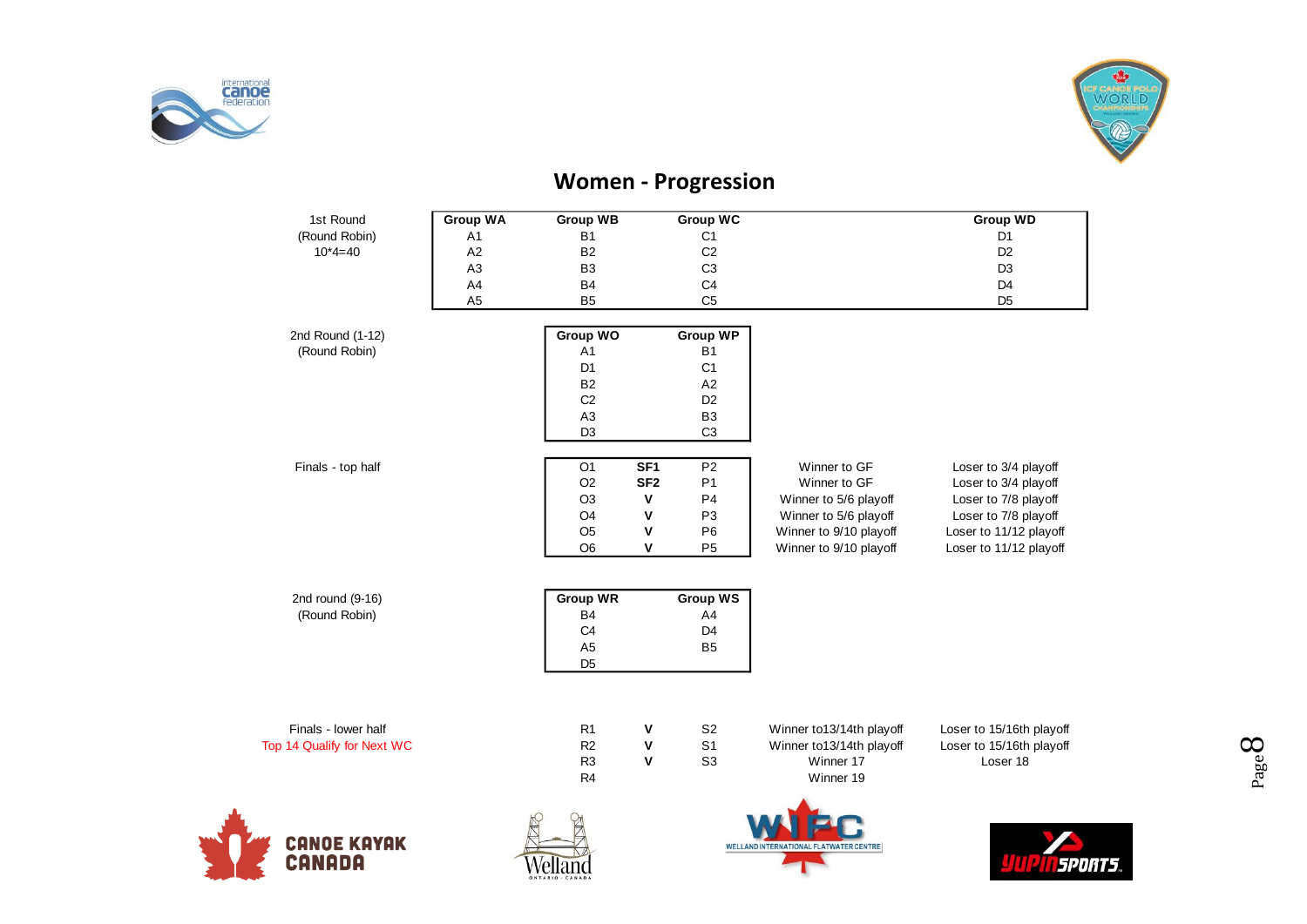



| 1st Round                  | Group 21A      | Group 21B                        |                 | Group 21C      |              | Group 21D            |
|----------------------------|----------------|----------------------------------|-----------------|----------------|--------------|----------------------|
| (Round Robin)              | A1             | <b>B1</b>                        |                 | C1             |              | D <sub>1</sub>       |
| $10*4=40$                  | A2             | <b>B2</b>                        |                 | C <sub>2</sub> |              | D <sub>2</sub>       |
|                            | A <sub>3</sub> | B <sub>3</sub>                   |                 | C <sub>3</sub> |              | D <sub>3</sub>       |
|                            | A4             | <b>B4</b>                        |                 | C <sub>4</sub> |              | D <sub>4</sub>       |
|                            | A <sub>5</sub> | B <sub>5</sub>                   |                 | C <sub>5</sub> |              | D <sub>5</sub>       |
| 2nd Round (1-12)           |                | Group 210                        |                 | Group 21P      |              |                      |
| (Round Robin)              |                | A <sub>1</sub>                   |                 | <b>B1</b>      |              |                      |
|                            |                | D <sub>1</sub>                   |                 | C <sub>1</sub> |              |                      |
|                            |                | <b>B2</b>                        |                 | A2             |              |                      |
|                            |                | C <sub>2</sub>                   |                 | D <sub>2</sub> |              |                      |
|                            |                | A <sub>3</sub>                   |                 | B <sub>3</sub> |              |                      |
|                            |                | D <sub>3</sub>                   |                 | C <sub>3</sub> |              |                      |
|                            |                |                                  |                 |                |              |                      |
| Finals - top half          |                | O <sub>1</sub>                   | SF <sub>1</sub> | P <sub>2</sub> | Winner to GF | Loser to 3/4 playoff |
|                            |                | O <sub>2</sub>                   | SF <sub>2</sub> | P <sub>1</sub> | Winner to GF | Loser to 3/4 playoff |
|                            |                | O <sub>3</sub>                   | $\mathbf v$     | P <sub>3</sub> | Places 5/6   |                      |
|                            |                | O <sub>4</sub>                   | V               | P <sub>4</sub> | Places 7/8   |                      |
|                            |                | O <sub>5</sub>                   | $\mathsf{v}$    | P <sub>5</sub> | Places 9/10  |                      |
|                            |                | O <sub>6</sub>                   | V               | P <sub>6</sub> | Places 11/12 |                      |
|                            |                |                                  |                 |                |              |                      |
| 2nd round (9-16)           |                | Group 21R                        |                 |                |              |                      |
| (Round Robin)              |                | A4                               |                 |                |              |                      |
|                            |                | <b>B4</b>                        |                 |                |              |                      |
|                            |                | C <sub>4</sub><br>D <sub>4</sub> |                 |                |              |                      |
|                            |                |                                  |                 |                |              |                      |
| Finals - lower half        |                | R <sub>1</sub>                   |                 | Place 13       |              |                      |
| Top 14 Qualify for next WC |                | R <sub>2</sub>                   |                 | Place 14       |              |                      |
| $2+4=6$                    |                | R <sub>3</sub>                   |                 | Place 15       |              |                      |
|                            |                | R <sub>4</sub>                   |                 | Place 16       |              |                      |